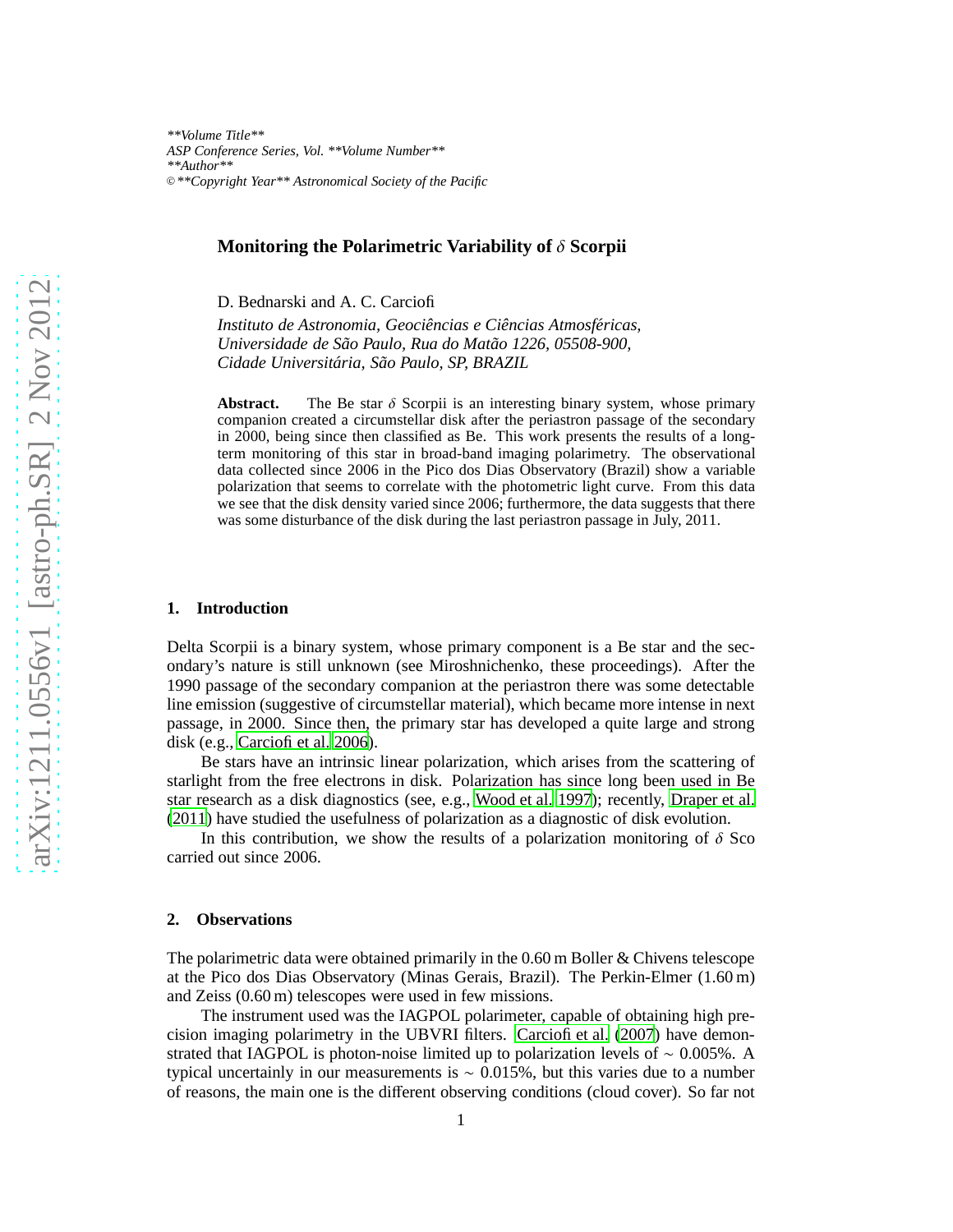all available data in the 2006 – 2009 period has been reduced yet, so this contribution presents only a sub-set of our observations in this period.

The data reduction was performed within the IRAF environment. For details on the reduction and observing strategy see [Carciofi et al.](#page-3-3) [\(2007](#page-3-3)) and references therein.

# **2.1. Interstellar Polarization**

Usually, a very tricky part of polarization studies is to obtain an estimate of the interstellar polarization (ISP) along the line of sight. For  $\delta$  Sco we could not find a reliable estimate of the ISP in the literature, so we measured the polarization of few mainsequence field stars in order to determine this quantity. The analysis is still ongoing, but our preliminary results indicate that the field star HD 142705 (spectral type A0V) is a good proxy for the ISP. The BVRI polarization of this star is shown in Table 1.

Table 1. Polarization values of the field star HD 142705, used here as a proxy of the interstellar polarization.

| Filter | $P$ (%)           | $\theta$ (deg)  |
|--------|-------------------|-----------------|
| B      | $0.138 \pm 0.011$ | $116.0 \pm 2.3$ |
| V      | $0.159 \pm 0.016$ | $120.8 \pm 2.9$ |
| R      | $0.194 \pm 0.020$ | $122.1 \pm 2.9$ |
| L      | $0.143 \pm 0.016$ | $123.2 \pm 3.3$ |

# **3. Results and Conclusions**

The preliminary results of our polarization monitoring are presented below. In all plots the results have been corrected for the ISP, but it is important to recall that this correction is still preliminary.



<span id="page-1-0"></span>Figure 1. Intrinsic polarization angle of  $\delta$  Sco in the BVRI filters. The vertical red line marks the epoch of the periastron passage.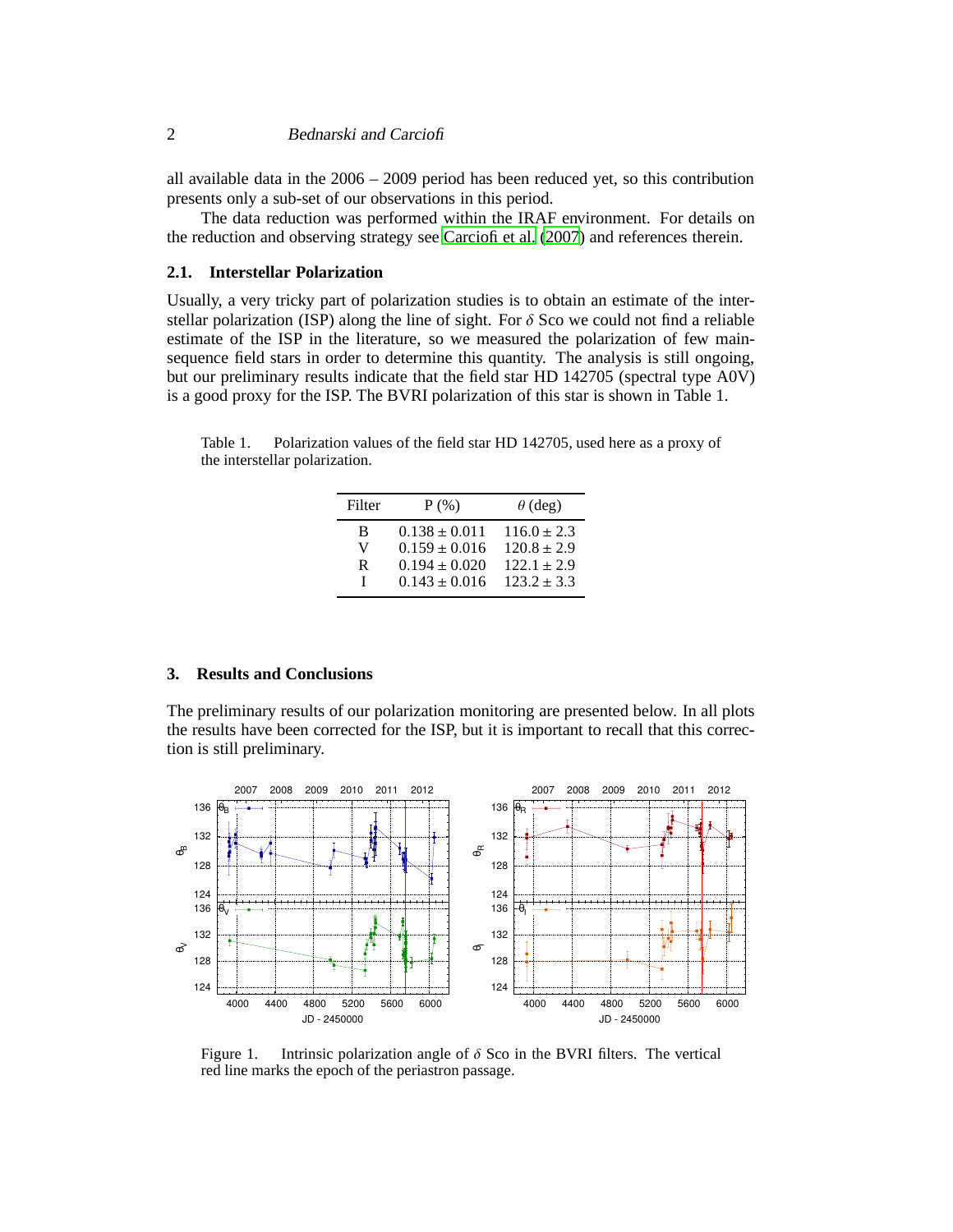

<span id="page-2-0"></span>Figure 2. Top to bottom, on both sides: Light curve of  $\delta$  Scorpii (S. Otero, priv. comm.) and intrinsic linear polarization in the B, V, R and I filters. The vertical red line marks the epoch of the periastron passage.

In Fig. [1](#page-1-0) we show the polarization angle (PA) for the BVRI filters. It is hard from the data to judge about possible variability, but one can safely put an upper limit of  $\sim 2^{\circ}$ to variations of the PA. Noteworthy is the absence of (large) PA variation during the periastron passage. Models of the tidal interaction between the disk and the secondary predict important disk warping during the periastron passage, depending on the orbital parameters and the orientation of the disk with respect to the orbital plane (see Okazaki, these proceedings). A disk warping would result in variations of the PA; the fact that none (or little) variation was observed gives important constraints to the model.

The BVRI polarization curves are shown in Fig. [2,](#page-2-0) along with the light curve of  $\delta$ Sco. These photometric data were obtained by S. Otero (visual photometry), B. Fraser and D. West (PEP photometry), and T. Moon (CCD photometry). The average error